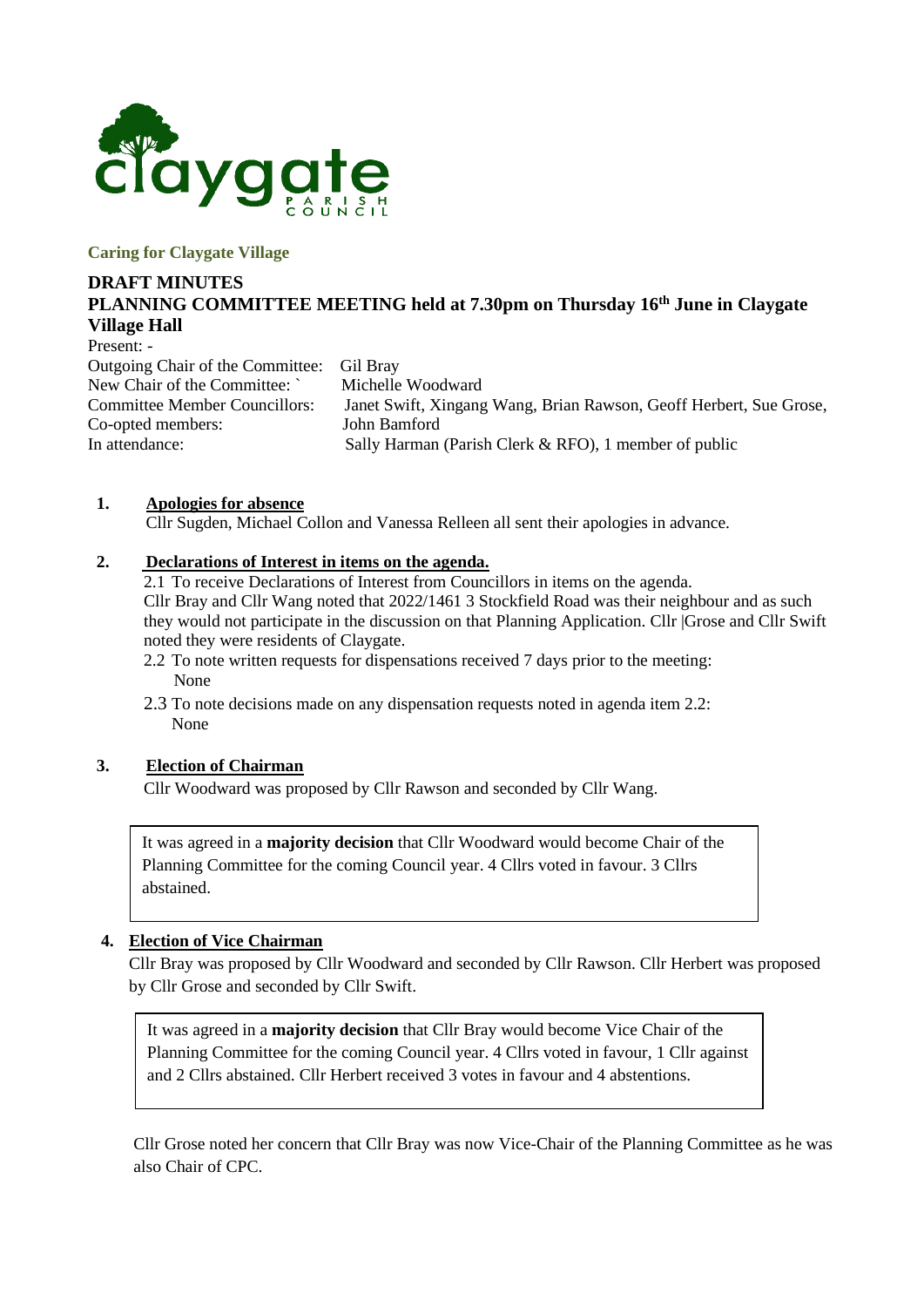## **5. Appointment of Co-Opted Committee Member**

It was agreed in a **unanimous decision** that Michael Collon, John Bamford and Vanessa Relleen are Co-opted as Planning Committee members for the coming Council year and that Gareth Jones and John Ovenden could also join the Committee as Coopted members if they so wished to.

**AP1** Clerk to notify Co-opted members absent at the meeting of their appointment and ask Gareth & John if they would like to continue

.

### 6. **Minutes of the last meeting (19th May 2022)**

Cllr Swift noted that Item 8 2022/0874 11 Stevens Lane comment had a typo and should read DM2 not DN2.

It was **agreed in a majority decision that** the minutes could be approved with 1 amend and that the Chair could sign the minutes, witnessed by the Clerk. 5 Cllrs voted in favour and 2 Cllrs abstained.

### 7 **To report on actioning of items from previous meetings.**

**AP49** Clerk to invite Tree Wardens to Planning meetings bi-annually and Tree Wardens to attend Planning Committees if deemed necessary going forth. **DONE** Clerk to request if they want to come to following meeting.

**AP63** Cllr Bray to circulate slides from Tim Naylor the Director of Strategic Planning & Infrastructure Royal Borough of Kingston, if he receives them. **REMOVE**

**AP70** Clerk to raise stepping down of Margie Richardson at 24th May Full Council meeting. **DONE AP71** Clerk to send letter to EBC Head of Planning regarding clarification of EBC rules for Planning Applications. Response received and discussed under Item 10 **DONE**

**AP72** Clerk to write to Head of EBC Planning Department and ask why application 2022/0686 15 Stevens Lanes was a full application rather than a householders. Response from EBC was that it was an error as the application is a householder application. They amended their website as such. **DONE AP73** Clerk to circulate Licensing Consultation email from EBC and add to agenda for 16<sup>th</sup> June for discussion. Committee members to review and come prepared to discuss. **DONE**

**AP74** Cllr Bray, via the Clerk, to circulate the approved Interim Opinion to the Full Council ahead of the 24<sup>th</sup> May Annual meeting. **DONE** 

**AP75** Clerk to confirm Cllr Bray as the representative of CPC at the EBC Draft Local Plan process meeting on the 15<sup>th</sup> June and to ask if other Committee members may attend virtually. Clerk to add download of 15<sup>th</sup> June Draft Local Plan Process meeting from Cllr Bray to 16<sup>th</sup> June Planning Committee agenda. Discussed under Item 16 **DONE**

**AP76** Clerk to book Philippa Jarvis and the Village Hall for the evening of Monday 4<sup>th</sup> July. **DONE AP77** Cllr Bray to update the Full Council on the Communication plans for the Draft Local plan

meeting under Item 34 of the Annual CPC meeting. **DONE**

**AP78** Clerk to send letter to Waldon Telecom. Response under item 18 **DONE**

**AP79** Cllr Bray to send letter to CK Hutchinson. **DONE**

**AP80** Cllr Bray to update the full Council of the proposed amends to the Planning Remit and Planning Process and Public Speaking documents under Item 10 at the  $24<sup>th</sup>$  May Full Council meeting. **DONE**

#### **8 Planning correspondence, notification of applications and outstanding results.**

In addition to correspondence shared within Action Points (APs) and further down the Agenda the Clerk had secured extensions from EBC Planning Department for CPC feedback until the 17<sup>th</sup> June for Planning Applications 2022/1308 - 90 Coverts Road and 2022/0996 - Fig Tree House 131 Coverts Road.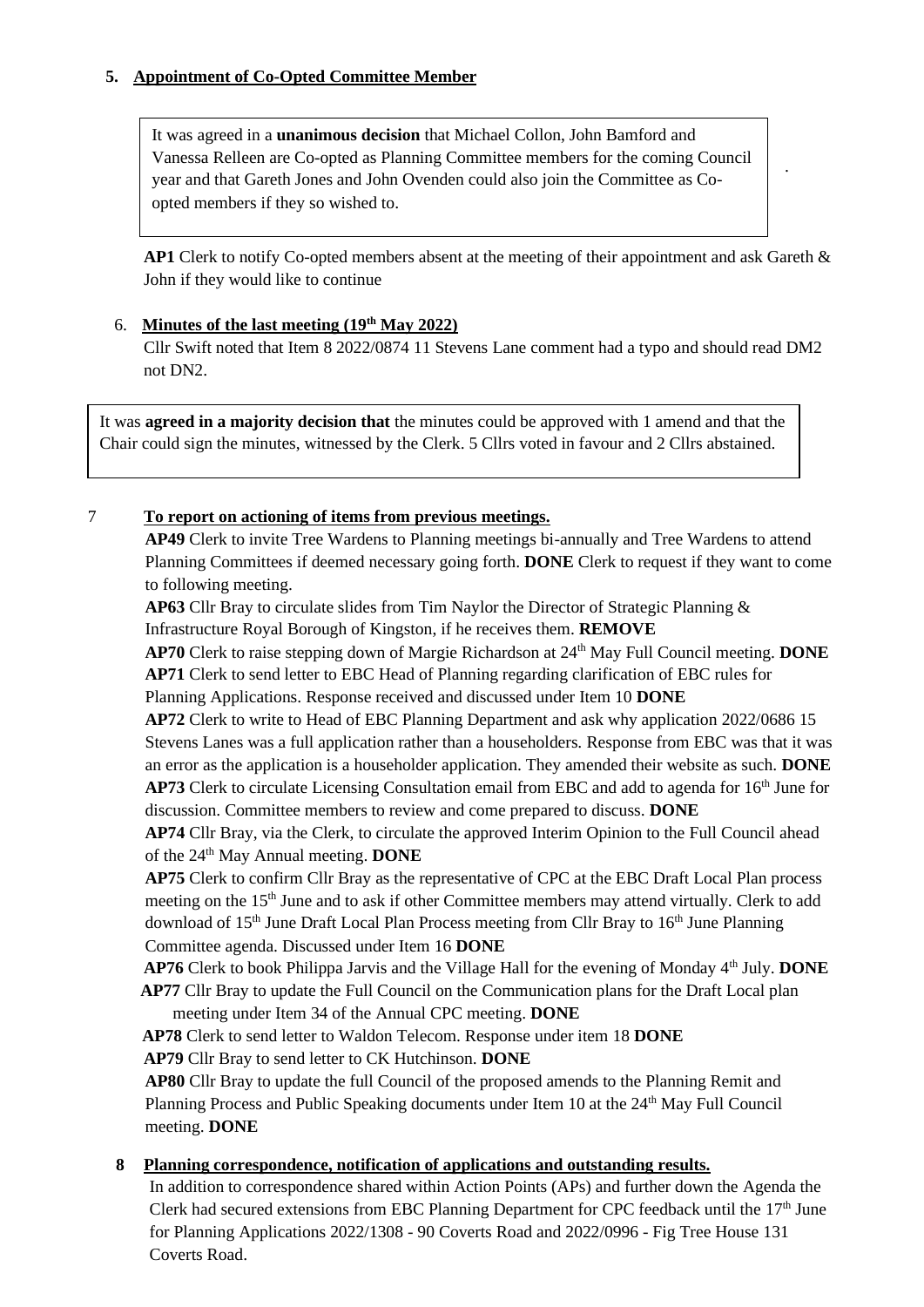## **9 Applications and Appeals decided since last meeting.**

The Clerk had circulated John Bamford's report (Appendix A) ahead of the meeting. The Committee noted the report. Cllr Bray noted that the Committee had done a good job as for the most part CPC's comments on Planning Applications had been in line with EBC's view. The Clerk updated the Committee that she had been sent a copy of the appeal notice for 2021/2962 - Arenella Mountview Road.

# **10. To note any response from Elmbridge Borough Council on the clarification of rules for when Planning Applications go to EBC Sub-Committee and agree any next steps.**

The Clerk read out a response from the Head of Planning at EBC that she had received that afternoon. It confirmed that minor applications are applications for 1-9 units and that an objection from Claygate wouldn't result in automatic referral of a householder application to East Area Sub Committee. Finally, the email noted that the addition of Permissions in Principle (PiP) with 15 objections or more was added to the constitution on the request of Members. The presentation by Paul Falconer is therefore incorrect. She noted that it wasn't intentional to exclude Claygate Parish Council from the criteria for PiP. She confirmed that EBC do have mechanisms for updating the Scheme of Delegation and on this basis she would be happy to talk to their head of legal on the best way forward. In the meantime if CPC are going to object to a PiP she advised CPC to contact Natalie Lynch the team leader and they would do an officer referral of the PiP to East Ares Sub Committee.

It was **agreed in a majority decision** that Michael Collon review the email and bring a proposal to the next Planning Committee for review. 6 Cllrs approved. 1 Cllr abstained.

**AP2** Clerk to circulate email from EBC Head of Planning to the Planning Committee and ask Michael Collon to prepare a paper for the next Planning Committee on the 14<sup>th</sup> July. **AP3** Michael Collon to prepare paper for the next Planning Committee on the 14<sup>th</sup> July.

## **11 Applications from Elmbridge Borough Council Weekly Lists**

**[\(https://www.elmbridge.gov.uk/planning\)](https://www.elmbridge.gov.uk/planning) including confirmation of comments sent to EBC: -**

| <b>Application</b><br><b>Number</b> | <b>Address</b>                                                                                             | Proposal                                                                                                                                                                                                                                                                                                                                                                                                                                                                                  | Claygate Parish Council Response |
|-------------------------------------|------------------------------------------------------------------------------------------------------------|-------------------------------------------------------------------------------------------------------------------------------------------------------------------------------------------------------------------------------------------------------------------------------------------------------------------------------------------------------------------------------------------------------------------------------------------------------------------------------------------|----------------------------------|
| 2022/1536                           | <b>Telephone</b><br><b>Exchange Hare</b><br><b>Lane Claygate</b><br><b>Esher Surrey</b><br><b>KT10 9BX</b> | <b>Telecommunication</b><br><b>Notification -</b><br><b>Removal of existing</b><br>3No. Antennas.<br><b>Proposed installation</b><br>of 3No. Antennas and<br>1No. GPS Module.<br><b>Removal of existing</b><br>1No. BTS3900L<br><b>Cabinet. Proposed</b><br>installation of 1No.<br><b>Airi Cabinet within</b><br>Cabin. Removal of<br>existing 3No. MHA's.<br><b>Proposed installation</b><br>of 3No. MHA's, 3No.<br>ERS and 6No. Mk2<br><b>BOB's and associated</b><br>ancillary works. | Granted already.                 |

# **w/e 20th May, 27th May, 3 rd June and 10th June**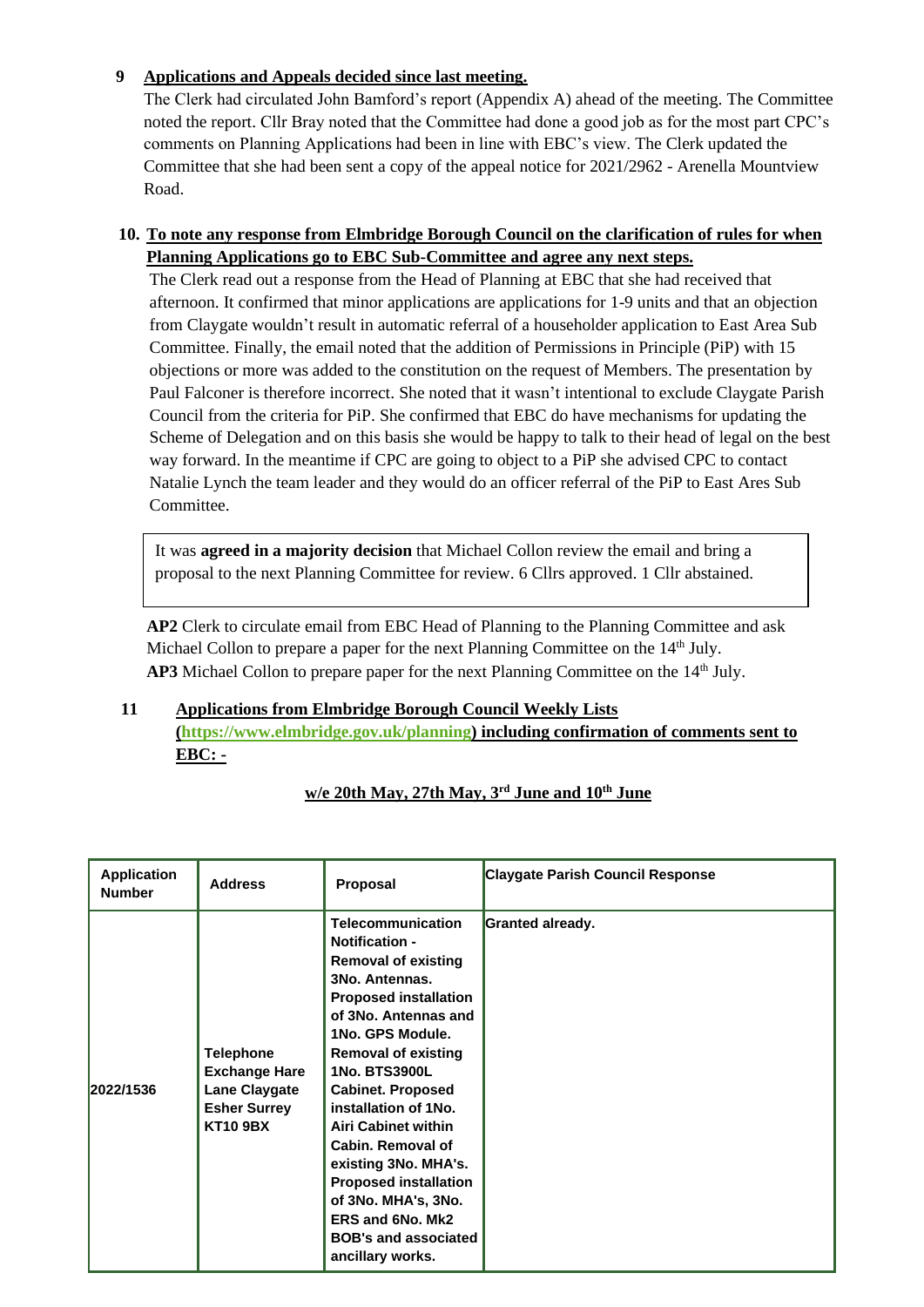| 2022/1508 | <b>Telecommunicati</b><br>on Mast Elm<br>Garden<br><b>Nurseries Elm</b><br><b>Farm Woodstock</b><br><b>Lane South</b><br><b>Claygate Esher</b><br><b>Surrey KT10 OTB</b> | Telecommunication<br><b>Notification - 2m</b><br>tower extension on<br>the existing 20m<br>lattice tower; the<br>removal of the<br>existing 6no antennas<br>to be relocated and<br>replaced with 9no<br>new antennas; the<br>addition of 1no.<br>300mm dish, internal<br>cabin and ancillary<br>works thereto. | Granted already.                                                                                                                                                                                                                                                                                                                                                                                                                                                                                                                                                                                                                                                                                                                                                                                                                                                                                                                                                                                                                                                                                                                                                                                                                                                                                                                                                                                                                                                                                                                                                                                                                                                                                                                                                                                                                   |
|-----------|--------------------------------------------------------------------------------------------------------------------------------------------------------------------------|----------------------------------------------------------------------------------------------------------------------------------------------------------------------------------------------------------------------------------------------------------------------------------------------------------------|------------------------------------------------------------------------------------------------------------------------------------------------------------------------------------------------------------------------------------------------------------------------------------------------------------------------------------------------------------------------------------------------------------------------------------------------------------------------------------------------------------------------------------------------------------------------------------------------------------------------------------------------------------------------------------------------------------------------------------------------------------------------------------------------------------------------------------------------------------------------------------------------------------------------------------------------------------------------------------------------------------------------------------------------------------------------------------------------------------------------------------------------------------------------------------------------------------------------------------------------------------------------------------------------------------------------------------------------------------------------------------------------------------------------------------------------------------------------------------------------------------------------------------------------------------------------------------------------------------------------------------------------------------------------------------------------------------------------------------------------------------------------------------------------------------------------------------|
| 2022/1308 | 90 Coverts Road<br><b>Claygate Esher</b><br>Surrey KT10 0LJ                                                                                                              | Single-storey rear<br>outbuilding.                                                                                                                                                                                                                                                                             | No Objection, No Comment.<br>Unanimously agreed.                                                                                                                                                                                                                                                                                                                                                                                                                                                                                                                                                                                                                                                                                                                                                                                                                                                                                                                                                                                                                                                                                                                                                                                                                                                                                                                                                                                                                                                                                                                                                                                                                                                                                                                                                                                   |
| 2022/0776 | 1 Chadworth<br><b>Way Claygate</b><br><b>Esher Surrey</b><br><b>KT10 9DB</b>                                                                                             | <b>Change of Use from</b><br>Class C3(a)<br>(dwellinghouse) to<br>Class C3(b) (not more<br>than 6 residents<br>living together as a<br>single household<br>where care is<br>provided for<br>residents).                                                                                                        | The Clerk noted that she had had 2 residents<br>contact her noting their concerns on this Change of<br>Use proposal. As she couldn't see CPC being a<br>consultee on the EBC website she had referred<br>them directly to EBC and EBC Cllrs. 1 resident had<br>queried why CPC wasn't a consultee and she read<br>out the concerns he had sent her. John Bamford<br>noted that the EBC Planning Portal showed the<br>Planning Application logged as a full Planning<br>Application rather than a Change of Use and<br>queried whether this was an error. CPC were not<br>listed as a consultee.<br>It was unanimously agreed that the Clerk write to<br><b>EBC Head of Planning to clarify whether CPC</b><br>should or shouldn't be a Consultee and whether it<br>should be a full Planning Application or Change of<br>Use. She is to ask EBC whether CPC should be a<br>Consultee for Change of Use applications.<br>AP4 Clerk to ask for EBC clarification on whether<br>CPC should or shouldn't be a consultee and<br>whether it should be a full Planning application or<br>Change of Use. She is to ask EBC whether CPC<br>should be a consultee for Change of Use<br>applications.<br>It was unanimously agreed that the Clerk should<br>submit the following comments to EBC on<br>2022/0776:-<br>Until such time that the CPC have the following<br>information listed below CPC reserve their<br>bosition:-<br>1/ Which provider is the application from?<br>2/ Do they have any level of previous footprint on<br>delivering these services elsewhere?<br>3/ The supporting information shows a discrepancy<br>between 5 or 6 residents and so we need clarity on<br>the totality of young people this provider is looking<br>to house and what the totality of staff would be on<br>site supporting in a 24hr period. |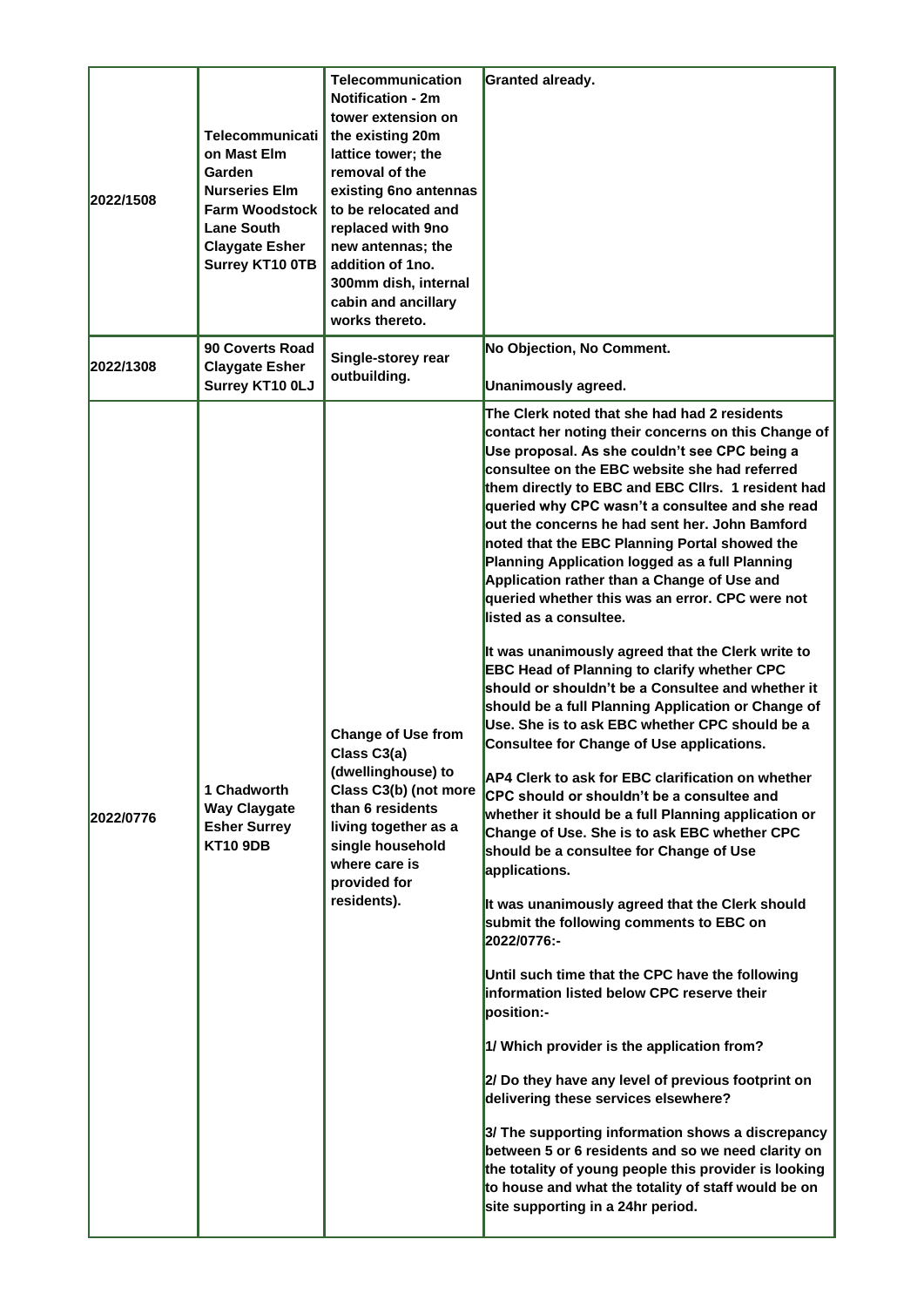|           |                                                                                                              |                                                                                                                                                                                                            | 4/ Is the provider only Ofsted registered or are they<br>seeking CQC registration?                                                                                                                                                             |
|-----------|--------------------------------------------------------------------------------------------------------------|------------------------------------------------------------------------------------------------------------------------------------------------------------------------------------------------------------|------------------------------------------------------------------------------------------------------------------------------------------------------------------------------------------------------------------------------------------------|
|           |                                                                                                              |                                                                                                                                                                                                            | <b>Regarding Planning Comments specifically CPC</b><br>have 2 comments:-                                                                                                                                                                       |
|           |                                                                                                              |                                                                                                                                                                                                            | 1/ We note that the flood risk assessment<br>recommends some mitigating means but there<br>appears to only be application if building works take<br>place which they aren't in this case. CPC are<br>therefore concerned about the flood risk. |
|           |                                                                                                              |                                                                                                                                                                                                            | 2/ We note there is an outbuilding at the bottom of<br>the garden by the water course and request that a<br>condition is placed on it that it can't be used for<br>habitation purposes.                                                        |
| 2022/1596 | <b>7 Claremont</b><br><b>Road Claygate</b><br><b>Esher Surrey</b><br><b>KT10 OPL</b>                         | Single-storey rear<br>outbuilding.                                                                                                                                                                         | LDC. No Comment.                                                                                                                                                                                                                               |
| 2022/1522 | Site of former<br><b>Claygate House</b><br><b>Littleworth Road</b><br><b>Esher Surrey</b><br><b>KT10 9PN</b> | <b>Non-Material</b><br><b>Amendments to</b><br>planning permission<br>2020/2095 for<br>amendment to<br>conditions 2 and 15<br>to approve an<br>alternative Littleworth<br>Road footway<br>widening scheme. | <b>No Comment.</b>                                                                                                                                                                                                                             |
| 2022/1217 | 2 Norfolk Road<br><b>Claygate Esher</b><br><b>Surrey KT10 ORS</b>                                            | Single-storey<br>rear/side extension<br>following demolition<br>of existing projection                                                                                                                     | No Objection, No Comment.<br>Unanimously agreed.                                                                                                                                                                                               |
| 2022/1034 | <b>17 The Avenue</b><br><b>Claygate Esher</b><br><b>Surrey KT10 ORX</b>                                      | Part two/part single-<br>storey side infill<br>extension and<br>alterations to<br>fenestration.                                                                                                            | No Objection, No Comment.<br>Unanimously agreed.                                                                                                                                                                                               |
| 2022/1323 | <b>8 Denman Drive</b><br><b>Claygate Esher</b><br>Surrey KT10 0EA                                            | Two-storey side<br>extension and single-<br>storey rear extension<br>following demolition<br>of existing garage<br>and rear extension.                                                                     | No Objection, No Comment.<br>Unanimously agreed.                                                                                                                                                                                               |
| 2022/1348 | <b>45 Stevens Lane</b><br><b>Claygate Esher</b><br>Surrey KT10 0TQ                                           | Part two/part first-<br>floor front extension,<br>first-floor front/side<br>infill extension,<br>partial conversion of<br>garage into living<br>space and alterations<br>to fenestration.                  | No Objection, No Comment.<br>Unanimously agreed.                                                                                                                                                                                               |
| 2022/1403 | Firs Cottage 126<br><b>Foley Road</b><br><b>Claygate Esher</b><br>Surrey KT10 0NA                            | Single-storey rear<br>extension following<br>partial demolition of<br>existing house.                                                                                                                      | No Objection, No Comment.<br>Unanimously agreed.                                                                                                                                                                                               |
| 2022/1615 | 5 Beaconsfield<br><b>Gardens</b>                                                                             | <b>Non-Material</b><br><b>Amendments to</b><br>planning permission                                                                                                                                         | No comment.<br>Majority agreed. 4 in favour, 3 abstained.                                                                                                                                                                                      |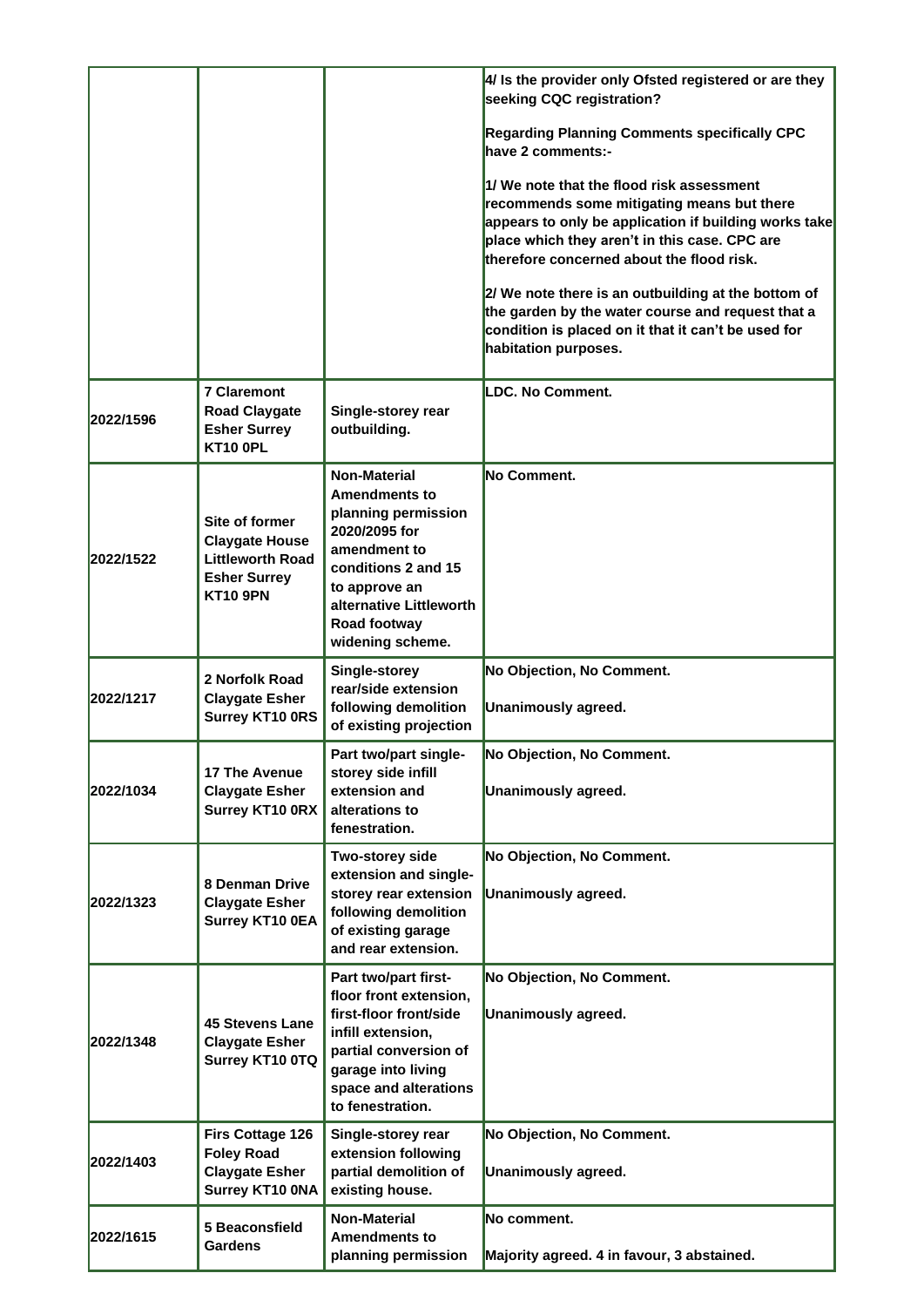|           | <b>Claygate Esher</b><br>Surrey KT10 0PX                                                   | 2022/0265 to reduce<br>the height of the<br>window frames and<br>increase the height of<br>the dwarf brick walls<br>beneath the window<br>sills. |                                                                                                                                                                                                                                                                           |
|-----------|--------------------------------------------------------------------------------------------|--------------------------------------------------------------------------------------------------------------------------------------------------|---------------------------------------------------------------------------------------------------------------------------------------------------------------------------------------------------------------------------------------------------------------------------|
| 2022/1519 | <b>Tiaira 29 Ruxley</b><br><b>Ridge Claygate</b><br><b>Esher Surrey</b><br><b>KT10 0HZ</b> | Single-storey side<br>extension.                                                                                                                 | No Objection with Comment.<br>CPC request that the 3 windows which overlook the<br>adjacent property are required to be translucent and<br>to remain translucent.<br>Agreed in a majority decision.<br>5 in favour. 2 abstained.                                          |
| 2022/0873 | 16 Dalmore<br><b>Avenue Claygate</b><br><b>Esher Surrey</b><br><b>KT10 0HQ</b>             | Single-storey rear<br>extension and<br>widening of existing<br>vehicular access.                                                                 | No Objection with Comment.<br>CPC request that EBC check the 45 degree rule<br>from No 14. We also request that a condition is<br>placed that the flat roof cannot be used as a roof<br>garden or balcony without a new planning<br>application to<br>Unanimously agreed. |
| 2022/1461 | 3 Stockfield<br><b>Road Claygate</b><br><b>Esher Surrey</b><br><b>KT10 0QG</b>             | Single-storey rear<br>extension and front<br>porch.                                                                                              | CIIr Bray and CIIr Wang did not participate in the<br>debate due to declarations earlier in the meeting.<br>No Objection, No Comment.<br>Majority agreed. 5 in favour. 2 abstained.                                                                                       |
| 2022/1499 | <b>7 The Roundway</b><br><b>Claygate Esher</b><br>Surrey KT10 0DP                          | <b>Alterations to</b><br>fenestration following<br>demolition of existing<br>detached garage and<br>chimney stack.                               | No Objection, No Comment.<br>Unanimously agreed.                                                                                                                                                                                                                          |

### **12. East Area Sub Committee Meeting report.**

31 Stevens Lane featured the update of which can be seen in Appendix A.

# 13. **EBC Planning Committee Meeting Report.**

Cllr Bray noted that the EBC Local Plan Working Group was being reconstituted.

# **14. Licensing Applications in Claygate.**

The Clerk noted that she had received no alerts via email.

# **15. To consider a proposed response drafted by Cllr Bray and Michael Collon to Elmbridge Borough Council's proposed changes to their statement of licensing policy (closes 24th June 2022).**

The Clerk had circulated the proposed response to the Committee ahead of the meeting (Appendix B). Cllr Bray made it clear that Michael Collon had done the excellent piece of work and he could take no credit for it. The Committee thanked Michael Collon for his work.

It was agreed in a **majority decision** that the Clerk submit Michael Collon's proposed response to EBC licensing policy consultation. 1 Cllr voted against.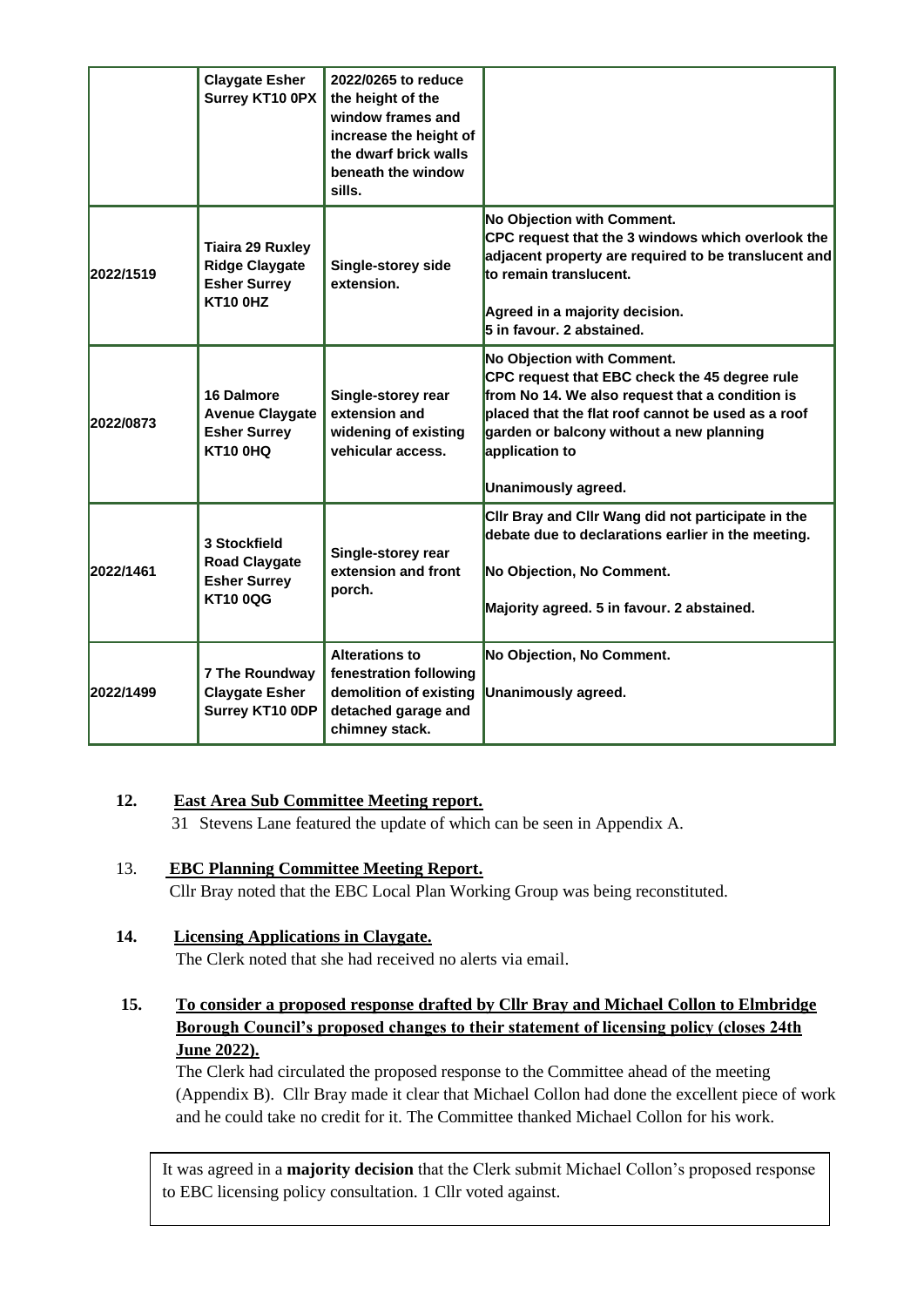**AP4** Clerk to submit response to EBC.

### **16. Compliance issues.**

The Committee noted that there are 2 Compliance cases open with EBC: -

- 1 Caerleon Close The Clerk had received no further update.
- 10 Cavendish Drive Retrospective Variation of Condition 3 (Materials) of planning permission 2020/3287 (Front and side extensions) to amend the type of roof tiles has been submitted to EBC. – No decision as yet.

## **17. To receive an update on the Draft Local Plan to include an update from Cllr Bray on the Elmbridge Borough Council's Draft Local Plan Process meeting that took place on the 15th June 2022 and agree the next steps for Claygate Parish Council.**

Cllr Bray confirmed that all Committee members had received EBC Cllr Bruce McDonald's email correspondence following Cllr Bray's email he had sent him as per AP6 from the  $24<sup>th</sup>$ May Annual CPC meeting and that the EBC Cllrs had decided to run their own Draft Local Plan meeting on the  $30<sup>th</sup>$  June. He confirmed he had attended the  $15<sup>th</sup>$  June Draft Local Plan Process meeting alongside Cllr Grose, Cllr Swift, Cllr Herbert and Philippa Jarvis. He noted 2 key take outs from the meeting. Firstly, that any local interest group should make clear the number of people they represent. Cllr Bray asked Cllr Grose whether she could engage with Cllr McDonald so that CPC and EBC Cllrs could continue to work together. Secondly that the Head of EBC Planning advised that representations of support are as equally important in the process as any objections.

Cllr Grose noted that she hadn't been involved in the Draft Local Plan process until very recently. She noted that the meeting on the 15<sup>th</sup> June was very helpful and there was a lot of space for attendees. The Clerk asked Cllrs, once again, to go through her for meeting bookings as some Cllrs had been going directly to EBC. She reminded Cllrs that notifying the Clerk was to ensure transparency and fairness for all. Discussions then took place around this requirement. John Bamford expressed surprise that some Cllrs had bypassed the Clerk. Cllr Grose confirmed she was attending an EBC meeting with the Greenspaces team.

**AP5** Cllr Grose to circulate the meeting invite for Greenspaces so Clerk can send out to all of CPC should others be interested.

Cllr Grose & Cllr Swift asked why Philippa Jarvis had attended the EBC Draft Local Plan Process meeting and had it been agreed by the Committee and what was the cost involved. Cllr Bray noted that he and the Clerk had spoken and they thought it was for the benefit of residents that Philippa Jarvis attend the meeting as the Planning Committee had asked her to prepare the Draft representations from CPC and residents for Regulation 19 Draft EBC Local Plan.

There was much debate about the attendance of an EBC Cllr at the CPC meeting or whether the Head of Planning at EBC would be more suitable given that CPC was non-partisan.

It was agreed in a majority decision that Cllr Grose should email EBC Cllr Bruce McDonald copying in Cllr Bray, Cllr Woodward and the Clerk to ask whether he would be involved in the CPC Draft Local Plan Public Meeting on the 4<sup>th</sup> July. 2 Cllrs abstained.

**AP6** Cllr Grose should email EBC Cllr Bruce McDonald copying in Cllr Bray, Cllr Woodward and the Clerk to ask whether he would be involved in the CPC Draft Local Plan Public Meeting on the  $4<sup>th</sup>$  July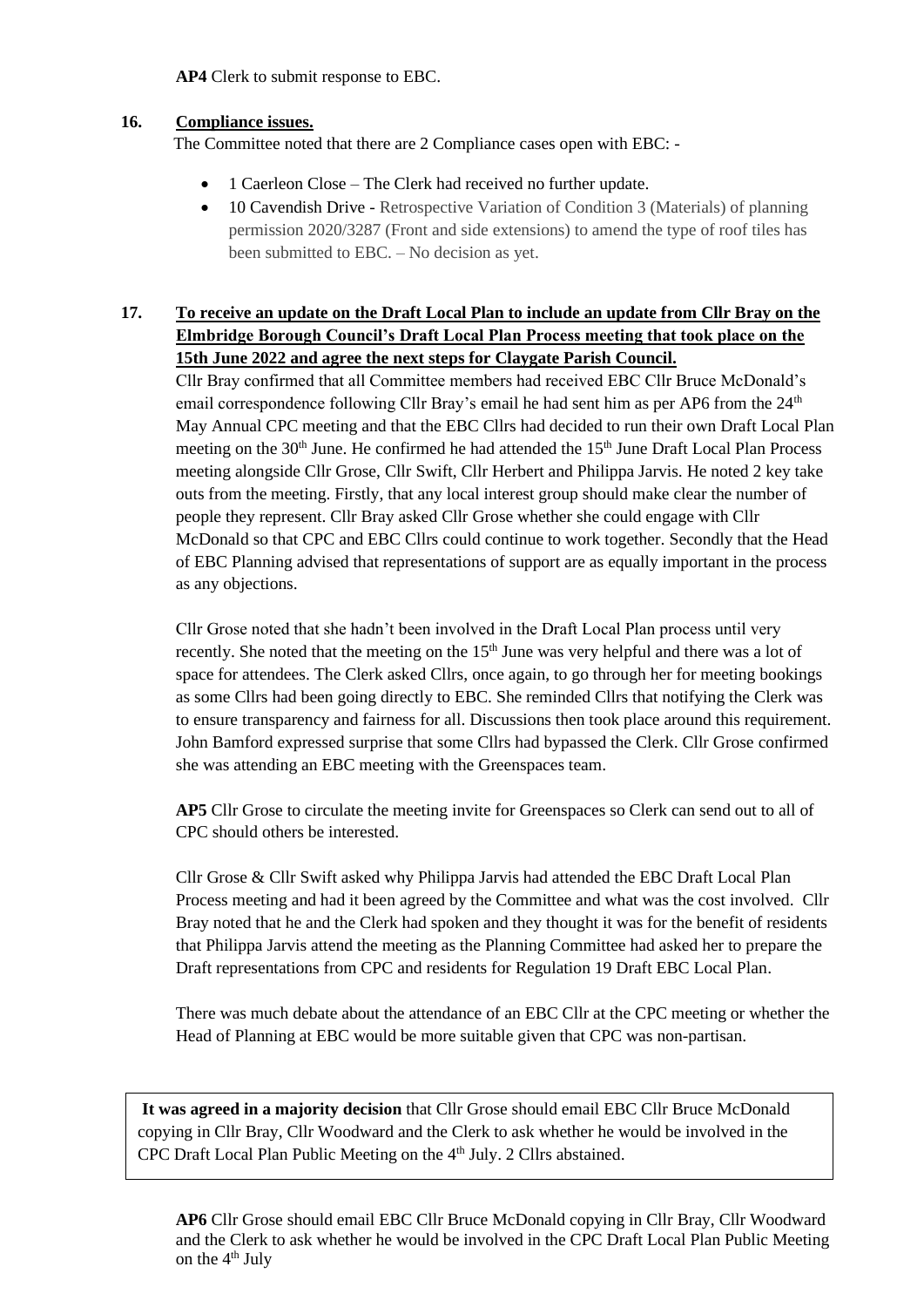It was agreed in an unanimously decision that if EBC Cllr McDonald declines the invitation to speak at the CPC Draft Local Plan Public Meeting on the  $4<sup>th</sup>$  July the meeting invitation should be extended to EBC Head of Planning or a suitable member of her team.

**AP7** Clerk to invite EBC Head of Planning or suitable member of her team if EBC Cllr Bruce McDonald declines CPC invite to speak.

It was agreed in a **majority decision** that Cllr Bray, Cllr Woodward, Cllr Grose and the Clerk prepare a presentation for the Draft Local Plan Public meeting on the 4<sup>th</sup> July. The Chair of CPC Cllr Bray to have casting vote should no agreement be reached on the presentation itself. Presentation to be circulated to all Cllrs and Planning Committee members by Sunday 3<sup>rd</sup> July. 1 Cllr abstained.

**AP8** Cllr Bray, Cllr Woodward, Cllr Grose and the Clerk prepare a presentation for the Draft Local Plan Public meeting on the  $4<sup>th</sup>$  July.

The Clerk had circulated the official invitation to participate in the **Regulation 19: Draft Elmbridge Local Plan 2022-2037** consultation by the Planning Team at Elmbridge Borough Council (17 Jun 2022 at 09:00 to 29 Jul 2022 at 16:00) to the Committee ahead of the meeting.

### **18. To received and update on 5G Masts including a response from Waldon Telecom and agree any response required.**

The Clerk read out a response she had received from Waldon Telecom. It said that as part of their consultation process, they send letters to various potential stakeholders for comments and questions, which includes a letter to the local planning authority (Elmbridge Borough Council). They believed that EBC have then uploaded this letter to their public planning page, appearing as an application. This was not the intention of the letter and as evidenced gives the impression that an application has been submitted at the same time as the consultation letters. To complicate matters further, there has been a change in planning legislation between the two consultation dates, which has meant that whilst previously this upgrade would have required an application and planning approval, this now falls under permitted development rights, so no application is required. As such they have also included a letter to the Council in their most recent consultation to notify them of they client's intentions to upgrade. They will ask EBC to remove the application reference 2022/1270 from their website, as they will not be submitting an application, and comments added to this reference will not be considered. With regards to CPC's comments, they are happy to answer any queries specific to this proposal. If CPC would like to discuss the 5G rollout in more general terms, they will see if their client will be able to accommodate a meeting.

Cllr Grose spoke to express her opinions about emails being sent out in advance of meetings. Cllr Swift agreed with Cllr Grose. The Clerk told the Committee she does her best to prioritise communications to Cllrs. She was working 20hrs a week, over 25% more than she was contracted to, and was inundated with requests. She had thought the email was not of critical importance and had thought reading it out at the meeting in a public forum was the best way to deal with it. The Clerk expressed her views on criticisms that had been raised and stated that she had spoken to the EBC Monitoring Officer about conduct and the impact. A number of the Committee members spoke up to support the quality of the work of the Clerk.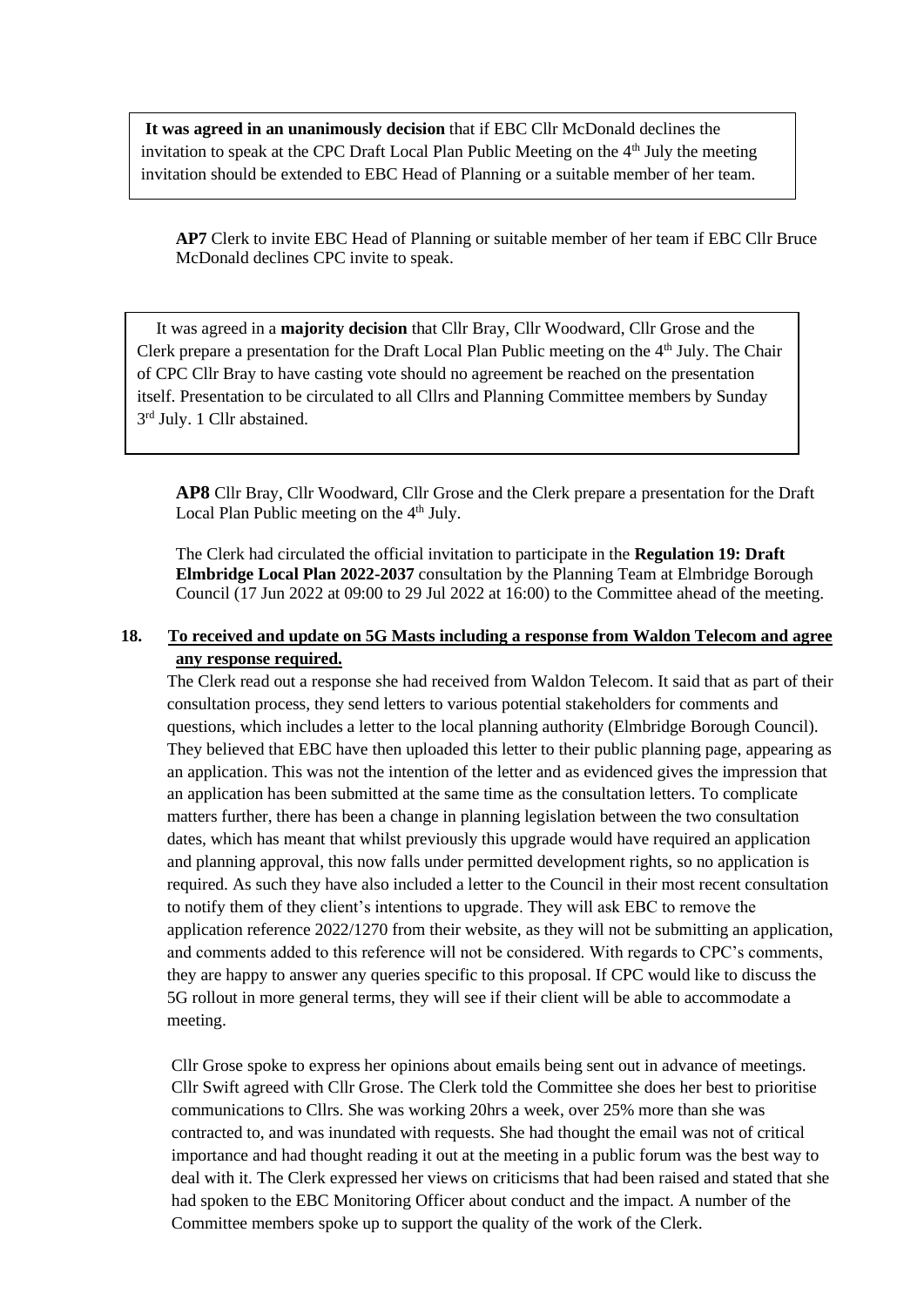## **19. To consider Councillors undertaking training from Paul Falconer at Elmbridge Borough Council on the consideration of Planning Applications.**

Cllr Bray noted that following the Annual Meeting Cllrs sitting on the Planning Committee should have EBC training.

It was **agreed in a majority** decision that the Clerk should request training for all Planning Committee members from Paul Falconer at EBC.

**AP9** Clerk to contact Paul Falconer about organising training for Planning Committee members and to have slides circulated to committee members that are unable to attend.

Given the tensions at the meeting the Chair of the Planning Committee decided to close the meeting early.

Meeting closed 21h33

**Signed:**

**Dated:**